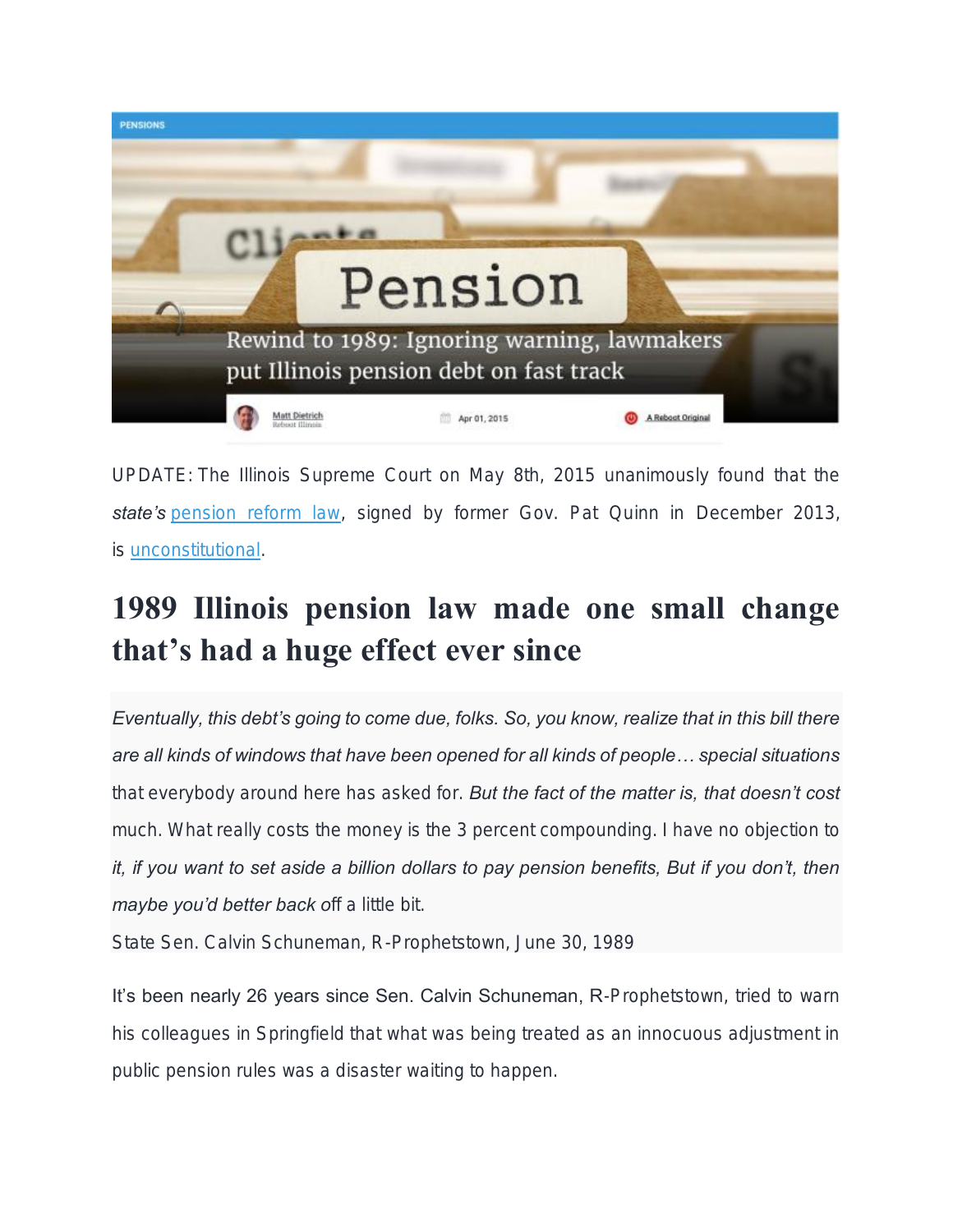On June 30, 1989, the Illinois Senate debated Senate Bill 95, a mammoth, "omnibus" pension bill that made more than 100 changes to the state pension code. For taxpayers, public employees and the five public pension systems controlled by state government, however, the bill made one change that, arguably, set the course for the pension crisis that plagues the state today.



In an effort to help retirees, primarily teachers, who had low salaries and whose pensions did not keep up with the cost of living, the bill proposed to change the annual cost of living adjustment calculation from 3 percent simple to 3 percent compounded. But the new rate did not apply just to retired teachers with low pensions. It would become law for all Illinois public employees who were members of the five pension funds controlled by state government.

Under the old formula, a \$10,000 annual pension would grow to \$16,000 over 20 years. With annual compounding, that pension grows to more than \$18,000. As retirees lived longer in the decades to follow, their annually compounded pensions grew accordingly.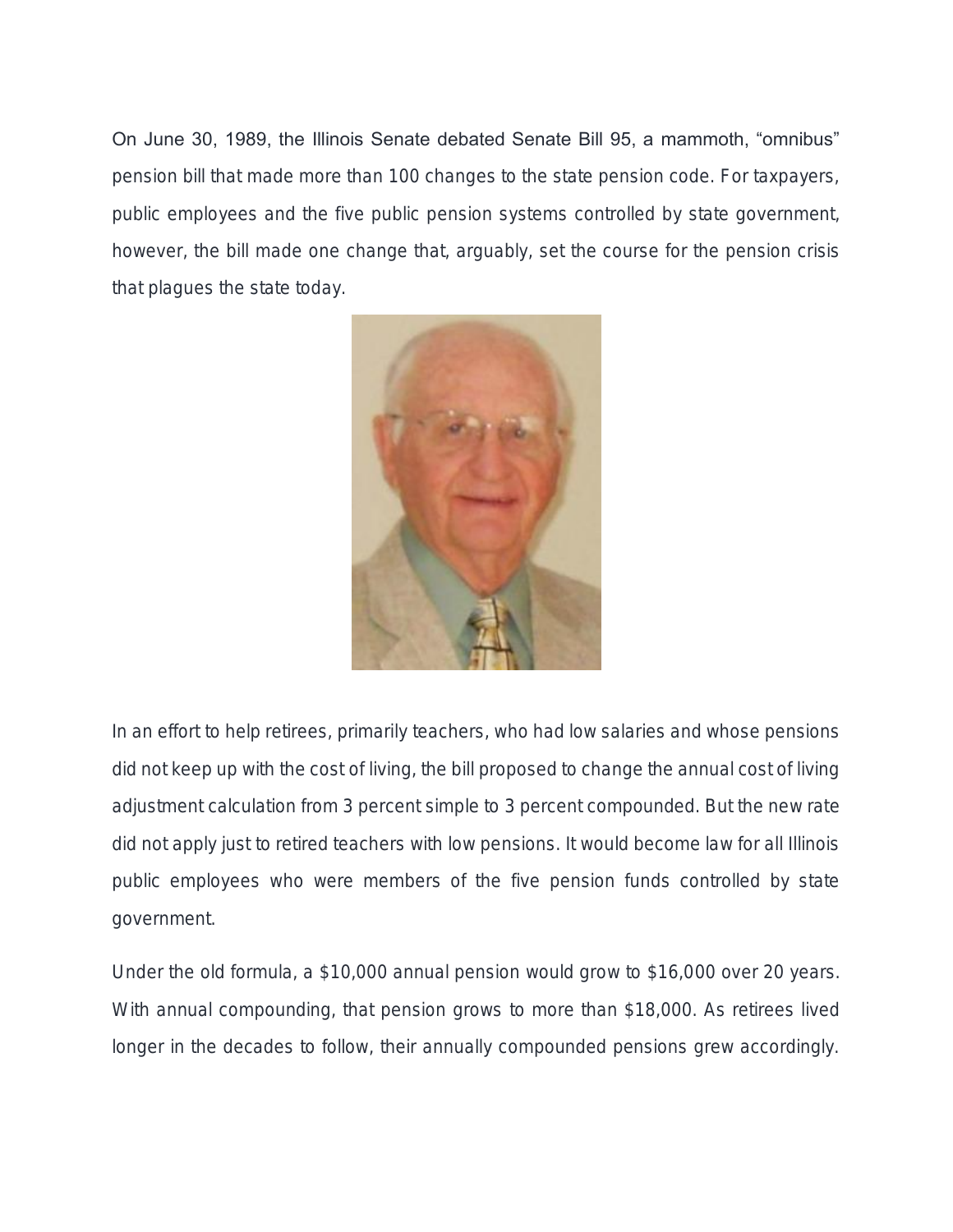You don't need to be a math major to understand the long-term consequences of simple vs. annually compounded increases:



Schuneman warned his colleagues that computing annual pension increases on a compounded basis would within six years increase the state's annual pension cost from \$500 million to \$1.2 billion.

"I mean, this is the kind of liability we're creating here. Now if this is what we want to do, let's go do it. 'Cause it's sure fun to give away these benefits," Schuneman said on the Senate floor. "But someday, you know, we're going to have to pay the price." (To view the whole transcript of Schuneman's floor speech, [click here](http://www.ilga.gov/senate/transcripts/strans86/ST063089.pdf) and scroll to page 327.) Fast forward 26 years and we're paying the price. The state's pension payment in the [budget year that starts July 1](http://www2.illinois.gov/gov/budget/Documents/Budget%20Book/Budget%20Book%20FY16/FY2016IllinoisOperatingBudgetBook.pdf) will be \$6.8 billion  $-$  nearly one-fifth of the state's General Revenue Fund. When Schuneman spoke out against SB 95 in 1989, the state's unfunded pension liability was \$8 billion. Now it's \$111 billion.

Schuneman, who served in the General Assembly from 1977 to 1993, isn't gloating over his prescient speech.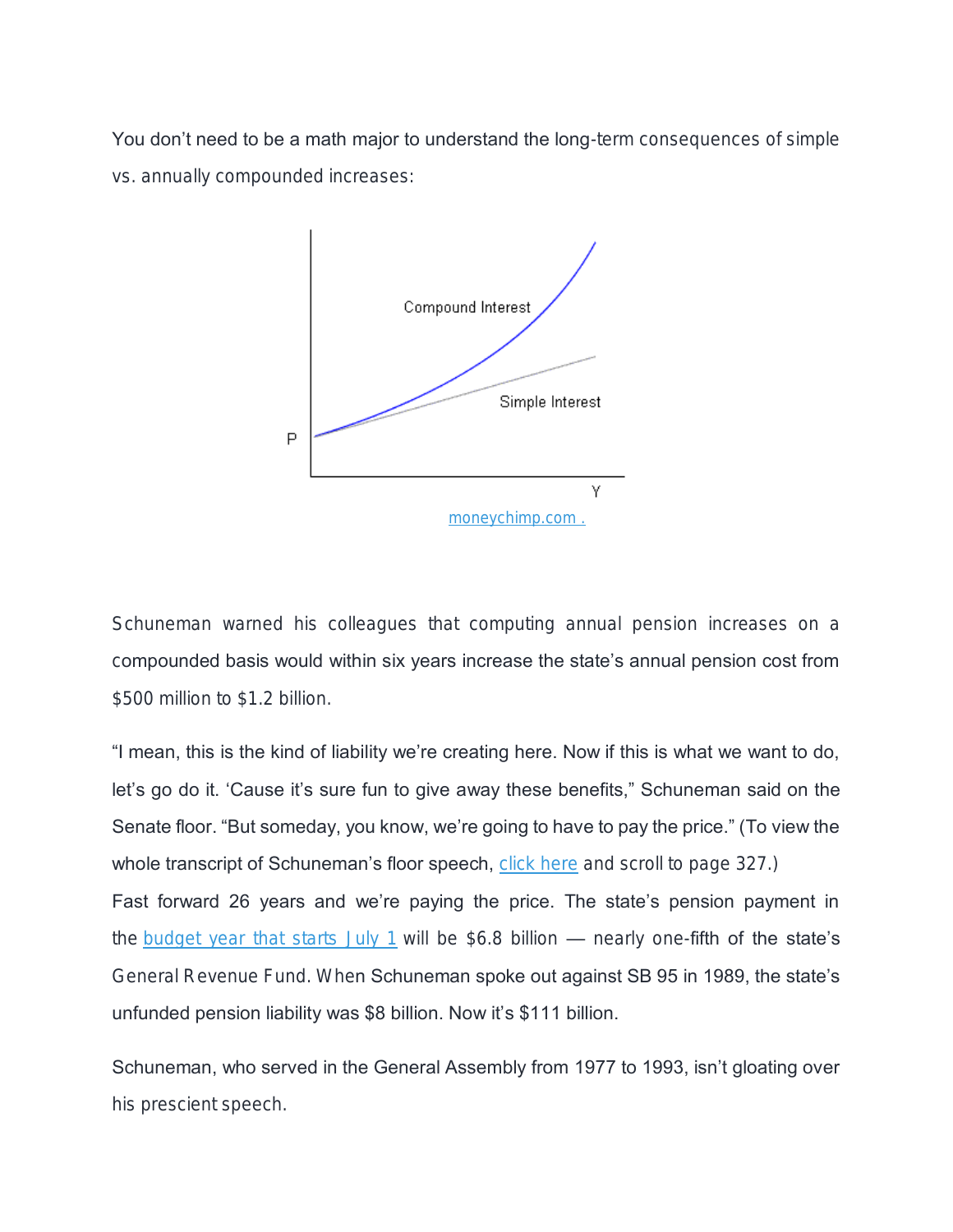"I'm sorry that I turned out to be right on this issue," says Schuneman, now 88 and splitting time between Naples, Fla., and Prophetstown. "It's a no-win situation for the people in Illinois."

Schuneman said his background running an insurance agency made him especially wary of his colleagues' persistent habit of making bigger and bigger pension promises but never following through with funding. Using life insurance as an analogy, the state wasn't paying its premiums while promising ever-bigger payouts in the end.

"I kept telling them they were going to break the pension system," Schuneman says "They just wanted to make promises and kick the can down the road."

The compounded annual increases have not been the sole factor in creating the current situation, in which pensions gobble up ever-greater shares of the budget while the pension funds move ever closer to insolvency. Failure to consistently pay the state's share into the funds, economic collapses in 2001 and 2008 and other factors also played roles (though how great is a topic of heated debate).

But mandatory increases to annual pensions have been recognized as the greatest driver of pension costs.

The largest pension fund — the Illinois Teachers Retirement System, which covers public school teachers outside of Chicago — estimates that the current, compounded increase system accounts for 25 percent of its pension payments annually.

That would change under a pension law that currently is the subject of a lawsuit before [the Illinois Supreme Court.](http://www.rebootillinois.com/2015/03/13/editors-picks/mattdietrich/illinois-pension-crisis-self-inflicted-wound-legitimate-emergency-self-inflicted-legitimate-emergency/34777/) The new law seeks to end the 3 percent compounded raises and replace them with a formula that ties an annual increase to the rate of inflation. Combined with changes in retirement age and amount of pension-eligible salary, TRS